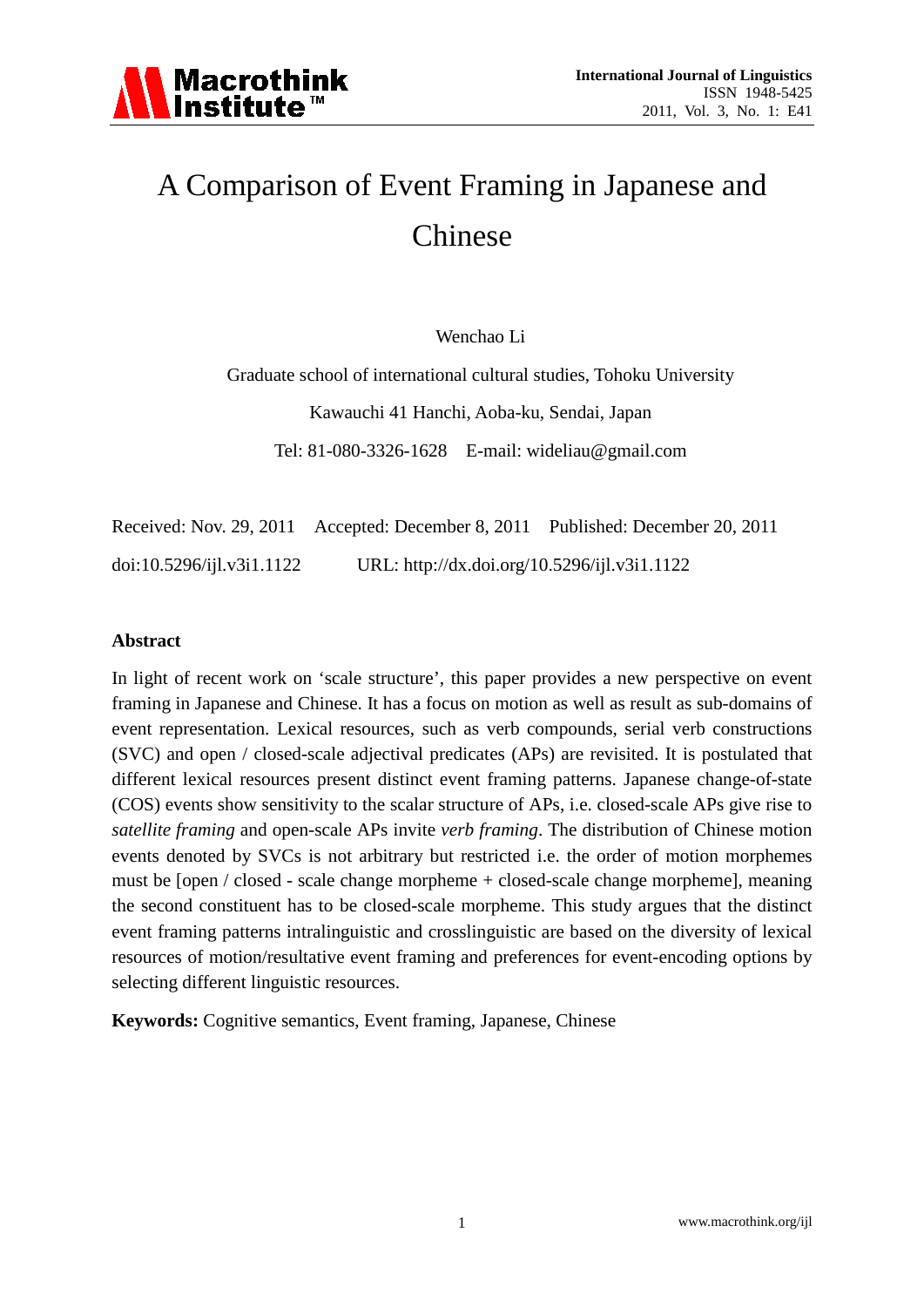

## **1. Introduction**

Ever since Leonard Talmy's (1975, 1985, 1991, 2000) intriguing proposal that languages fall into two types, namely *satellite-framed* and *verb-framed* languages, a number of studies on event framing in various languages have been published. Japanese and Chinese are the two languages focused on in the present study because they belong to two opposing types according to Talmy's typology. Japanese habitually frames the Path of motion in the verb, and hence is allegedly a *verb-framed* language. Chinese, on the other hand, belongs to *satellite-framed* group because the Path is typically expressed in 'satellites' while Manner is expressed in verbs. This view, however, is called into question if attention is paid to the following verb compounds of Japanese and Chinese.

- (1) a. Taroo wa yamano o kakemeguru Taroo-TOP hills fields ACC run about 'Taroo runs about on the fields'
	- b. Zhāng sān zài bēn pǎo Zhāng sān PROG run-run 'Zhāng sān is running'

In (1), Japanese *kakemeguru* 'run-run' and Chinese *bēnpǎo* 'run-run' are both verb

compounds, involving changes of locations. The motion constituents in the two compounds

are not bound, i.e. both V1s *kakeru; bēn*, and V2s *meguru; pǎo* can be used separately.

Moreover, they are all atelic verbs. This similarity gives rise to a question as to whether

Japanese and Chinese display the same event-framing pattern?

Talmy's dichotomous typology has been criticised by many scholars in points of detail (see, for example, Matsumoto1996, Ramchand & Folli 2005, Croft 2009). Among the critics, Slobin (2004b) and Zlatev and Yangklang (2004) are the most important. They propose a third class: *equipollent framing*, which seems to apply to languages that entail productive verb compounds or serial verb constructions. In Slobin's (2004) view, manner and path in Chinese and other serial verb languages receive equal weight. However, concerning example (1), the following should be considered.

(a) Whether Japanese utilises an additional *equipollent framing* as well?

(b) The spirit of Slobin's proposal of *equipollent framing* is that multiple verbs have the same status. However, if one of the verbs behaves as the grammatical head and the rest of the verbs function as subordinates, his proposal fails. Therefore, a crucial question arises as to which criteria are used for judging the main verb status. Specifically, are serial verb constructions (SVC), verb compounds of Chinese and Japanese truly equipollent?

This paper provides a new perspective on the typology of event framing in Japanese and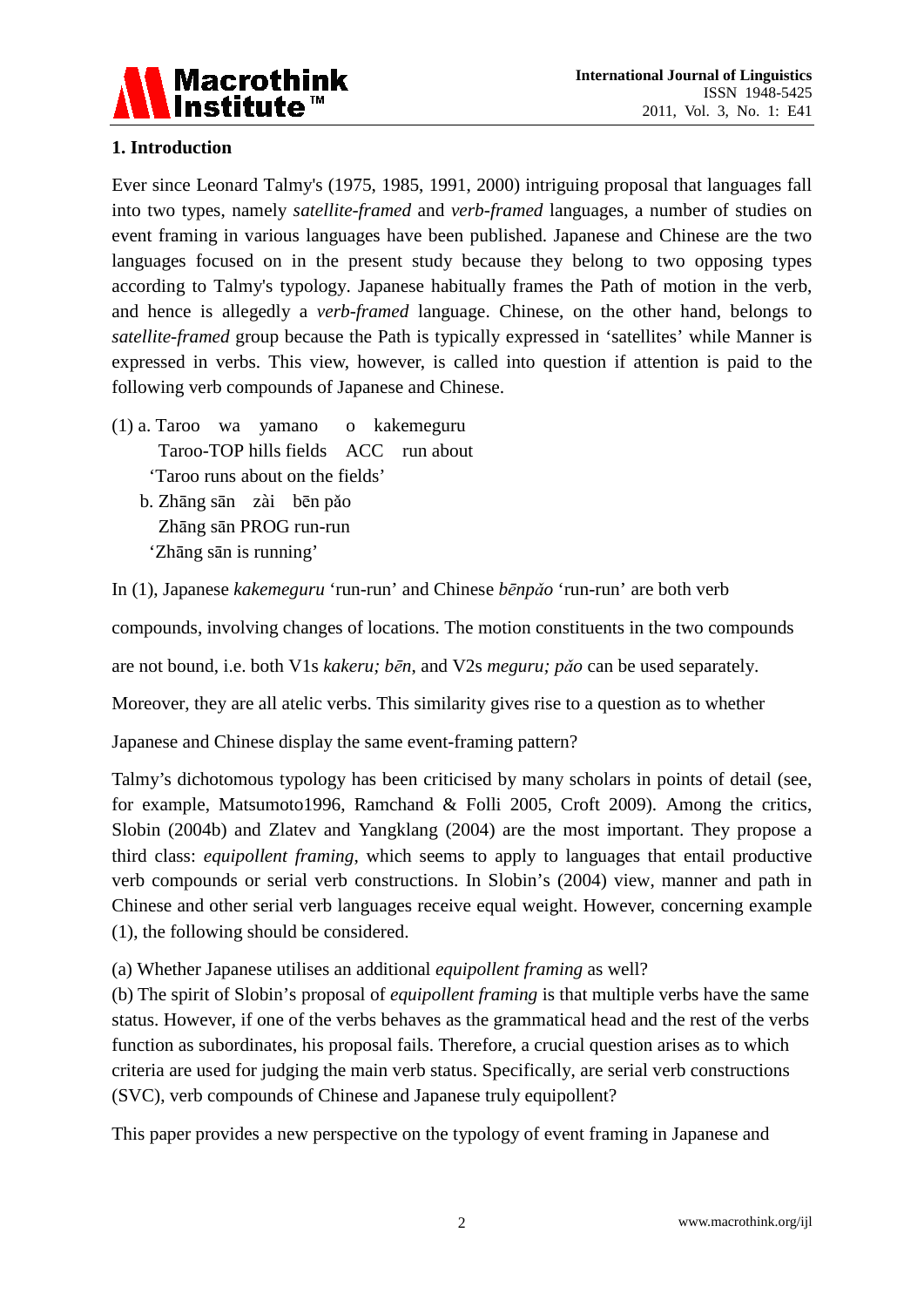

Chinese with a focus on motion as well as result as sub-domains of event representation. Furthermore, a typology of event framing in Japanese and Chinese is postulated as follows.

- i. Different lexical resources exhibit distinct event framing patterns.
- ii. The distinct event-framing patterns both intralinguistic and crosslinguistic are based on the diversity of lexical resources of motion/non-motion event framing and preferences for event-encoding options by selecting different lexical resources.

To consider (a) and (b) above, and in support of the above-mentioned hypothesis, this paper is mapped out as follows: In section 2, we reevaluate Talmy's typology based on relevant data. Section 3 provides the framework, i.e. the 'scalar structure', which is adopted in this study. Section 4 is devoted to Japanese event framing. Discussions are focused on open/closed-scale adjectival predicates (APs), verb compounds and boundary markers. In section 5 we examine the event-framing behaviours of Chinese motion /change-of-state (COS) events that are denoted by SVC and verb compounds. Finally, in section 6, we discuss the role of lexical and morpholexical resources that govern the event framing and conclude this paper.

## **2. Review of the two-category typology**

Talmy defines a satellite as a grammatical constituent, other than a nominal argument, that has a sister relation to the verb: 'The satellite can be either a bound affix or a free word' (Talmy 2000:222). Incorporating this, Chinese is a *satellite-framed* language, in which manner is framed by the main verb, and path by a satellite (i.e., particles). On the other hand, Japanese is a *verb-framed* language, as its path is framed by the verb and manner by a subordinate adjunct. Now we are in the position of reevaluating this dichotomous typology. The examples in Table 1 are in accordance with Talmy's hypothesis on Japanese and Chinese event framing, and Table 2 foregrounds some problems with Talmy's hypothesis.

|             | <b>Motion Event</b>            | <b>Result Event</b>      | Framing pattern |
|-------------|--------------------------------|--------------------------|-----------------|
| a. Japanese | Taroo wa ie ni aruiteitta      | Taroo wa oboreshinda     | $v'$ -f         |
|             | DAT<br>Top<br>home<br>Taroo    | Taroo Top drown-die PAST |                 |
|             | walk-PAST                      | 'Taroo drowned'          |                 |
|             | 'Taroo walked home'            |                          |                 |
| b. Chinese  | gou tiào guò le zà lán         | miànbāo kǎo-hǎo le       | s-f             |
|             | dog jump across PAST the fence | 'bread bake-PAST'        |                 |
|             | dog jumped across the<br>'The  | 'The bread was baked'    |                 |
|             | fence'                         |                          |                 |

|  | Table 1. Framing patterns in accordance with Talmy's typology |  |  |
|--|---------------------------------------------------------------|--|--|
|  |                                                               |  |  |
|  |                                                               |  |  |
|  |                                                               |  |  |

The spirit of Talmy's original hypothesis is asymmetric in its framing of the semantic components of an event: 'one component is expressed by a verb / main predicate, and the other component by an element that cannot independently function as a verb / main predicate'.

 $\frac{1}{r}$  *v-f*: verb framing; *s-f*: satellite framing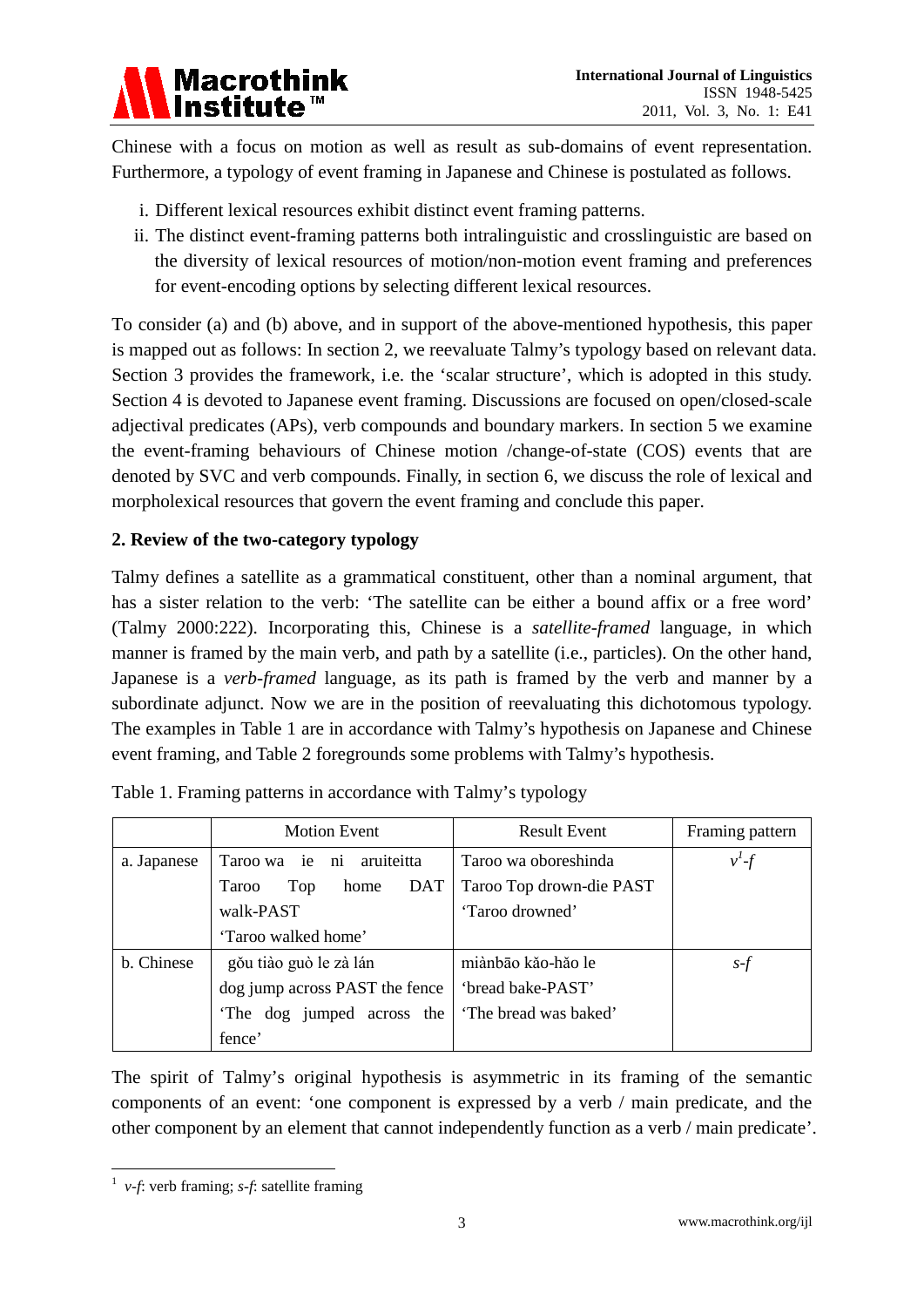

Given this, regarding the motion events of (a) and (b) above, in Chinese, the manner is expressed by the main verb *tiào* 'jump' and the path is expressed by an element other than a verb – which Talmy calls a satellite – such as *guò,* 'across'. It is worth pointing out that *guò,* 'across' used to be a verb with both transitive and intransitive use in the Shangzhou Dynasty (14 BC -11 BC). After a long-term grammaticalisation, its verbal feature weakened and it came to behave more like a directional complement. In Japanese, *aruiteitta*, 'walked' expresses path instead of manner in the main verb. Such data supports Talmy's dichotomous typology.

If attention is paid to Table 2 below, Japanese ablative case marker or postposition *kara, '*from', and *made,* 'until' bind the path and this effectively entails a goal function (Aske 1989; Beavers et al.). This inspires us to ponder whether Japanese reprents *satellite framing* as well? Moreover, examples b in Table 2 are composed by two synonymous morphemes, which contribute to exactly the same motion event as well as COS events. This raises a question as to whether Chinese performs *equipollent framing*?

Table 2*.* Inconsistencies in Talmy's typology

|                   | <b>Motion Event</b>   |     |                               |          | <b>Result Event</b>                            | Pattern |
|-------------------|-----------------------|-----|-------------------------------|----------|------------------------------------------------|---------|
| a. J <sup>2</sup> | Taroo                 | wa  | eki                           | made     | Kabe wo masshir ni naru <i>made</i> nurituketa | $s-f$   |
|                   | aruiteita             |     |                               |          | Wall Acc red into turn until paint-PAST        |         |
|                   | Taroo                 | Top | station                       | ablative | 'Paint the wall until it becomes red'          |         |
|                   | walk-PAST             |     |                               |          |                                                |         |
|                   |                       |     | 'Taroo walked to the station' |          |                                                |         |
| b. C              |                       |     | Zhāng sān zài bēn pǎo         |          | Diàn yuán qiē-duàn le                          | $e-f$   |
|                   |                       |     | Zhāng sān PROG run-run        |          | Electricity cut-off PAST                       |         |
|                   | 'Zhāng sān is running |     |                               |          | 'The electricity was cut off'                  |         |

The observations suggest how, even within the same language, the framing pattern can differ strikingly. The observations suggest how, even within the same language, the framing pattern can differ strikingly. For a better understanding of Japanese and Chinese event-framing typology, in the following sections we discuss different lexical resources, i.e. verb compounds, SVCs, APs and boundary markers of the two languages.

## **3. Framework: 'scale structure'**

The framework adopted in the present study is 'scale structure'. It is considered essential in determining telicity as well as event classification since it plays a significant role in determining the verb meanings (see Levin 2010). Kennedy (2001) and Kennedy and McNally (2005) give the definition of 'scale structure':

'a scale as composed of a set of ordered points or intervals indicating measuring values on a dimension, e.g. height, distance, or temperature'

 <sup>2</sup> J: Japanese; C: Chinese; *e-f*: equipollent framing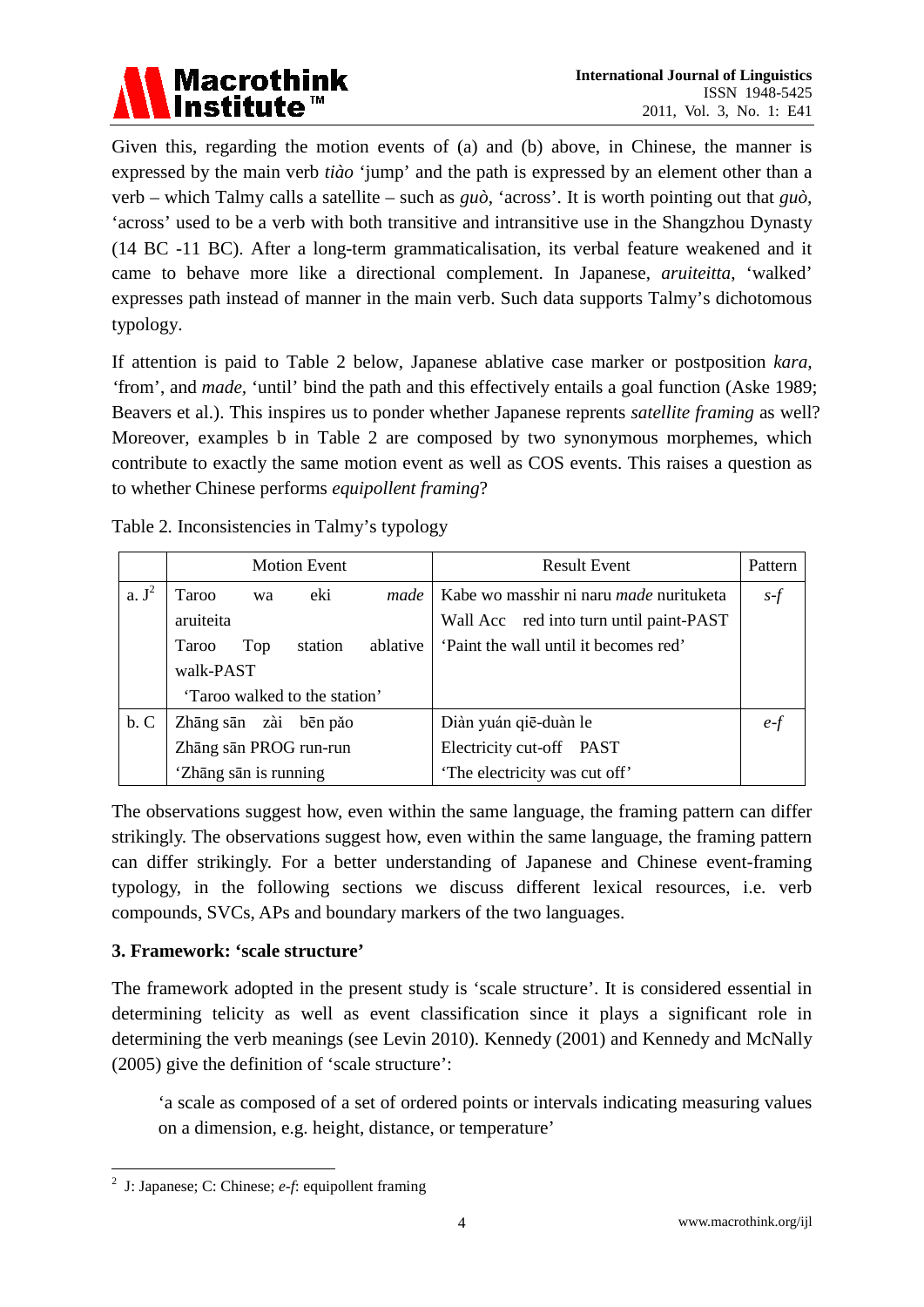

Incorporating this, Rappaport Hovav and Levin (2010) indicates that motion verbs and COS verbs can be classified into four types according to the scalar structure of the verbs. In the domain of motion, a scale is understood on the dimension of distance, that is, the distance of the moving object with respect to the reference object (Rappaport Hovav & Levin 2010: 29). For example, the points in the scale of *arrive* are ordered in a direction from the reference object, i.e. the starting point of the departure and the event we are heading towards. In the domain of COS, the relation to the standard correlates with the direction of change, i.e. increase or decrease in value of the attribute, e.g. 'We froze the ice cream solid' (Rappaport Hovav & Levin 2010: 29).

Furthermore, Levin (2010) points out a crucial property of scalar structure, which is boundedness, i.e. whether a scale has an endpoint or not. Given this, the scalar change morphemes in motion/COS events can further be divided into open-scale morphemes (e.g. *recede, long*) and closed-scale morpheme (e.g. *return, die*). The closed-scale motion and COS events morphemes can further be divided into multi-value closed-scale morphemes (e.g. *come, drunk*) and two-value closed scale morphemes (e.g*. enter, die*) Levin (2010).

In light of 'scalar structure', this study tentatively classifies the motion as well as COS morphemes and looks at how the path / resultative components are framed in Japanese and Chinese.

## **4. Event framing in Japanese**

Japanese motion and COS events are mainly realised through three means: (a) verb compounds; (b) adjective predicates (open-scale and closed-scale APs); and (c) boundary markers. To answer the question as to whether Japanese additionally displays a *satellite framing* or an *event framing*, the above three lexical resources are investigated.

## *4.1 Framing strategies of resultative events denoted by APs*

We begin by examining motion and COS events denoted by adjective predicates.

## 4.1.1 Open-Scale/Closed-Scale Adjectives

Before the discussion of event-framing behaviours, it might be worth taking a look onto the nature of adjectives. Wechsler (2000) divided adjectives into two macro groups in terms of telicity, i.e. gradable and non-gradable. Gradable adjectives can furthermore be divided into open-scale adjectives and closed-scale adjectives. Open-scale APs have no endpoint, e.g. *long*, *big*, whereas closed-scale APs do, e.g. *empty, dead*.

In Japanese, both open-scale and closed-scale APs are licensed in COS events, as illustrated in (2).

|                                         |  |  |  | $(2)$ a. Taroo wa gomu o <b>nagaku</b> nobashita. |  | (Open-scale AP)   |
|-----------------------------------------|--|--|--|---------------------------------------------------|--|-------------------|
|                                         |  |  |  | Taroo TOP rubber ACC long stretch-PAST            |  |                   |
| 'Taroo stretched the rubber dough long' |  |  |  |                                                   |  |                   |
|                                         |  |  |  | b. Taroo wa himo o <b>massugu ni</b> nobashita.   |  | (Closed-Scale AP) |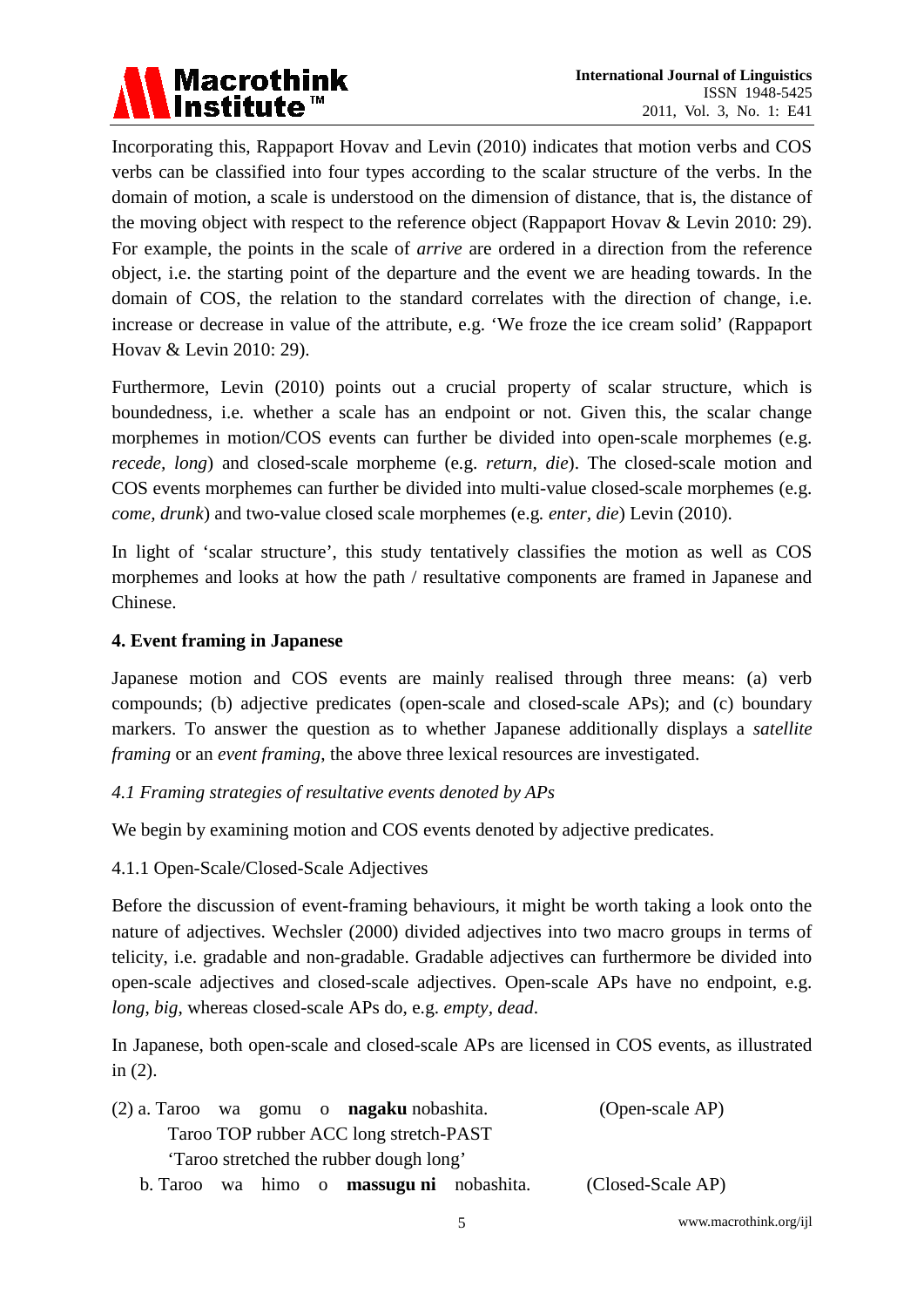

 Taroo TOP string ACC straight COP stretch-PAST 'Taroo stretched the string completely straight'

In (2a), the result *nagai* 'long' is an open-scale AP. It is worth pointing out that English does not permit open-scale APs. The reason open-scale APs are allowed in Japanese COS events is down to a grammatical condition, termed 'a disposition to change' (see Ono 2010). That is, the verb *nobasu* 'stretch' carries the implication that results in *nagai* 'long'. In this regard, the resultative path denoted by an open-scale AP seems lexicalised into the verb root. Therefore, the events denoted by open-scale APs represent *verb framing*.

The COS event in (2b) is denoted by a closed-scale AP, i.e. *massugu*. To note, *ni* here functions as a resultative copula. Therefore, the event denoted by *ni* has its resultative path expressed by a copula phrase rather than by the head verb *nobasu* 'stretch'. Hence, events denoted by closed-scale APs may perform *satellite framing*.

## *4.2 Framing strategies of COS events denoted by boundary markers*

Furthermore, boundary markers contributes to motion and COS events. Two 'until' markers, *made* and *ni* 'into' are employed. A distinction between *made* and *ni* lies in that *made* is not compatible with resultative readings, whereas *ni* has both motion and resultative domains. The distinction of the two markers is illustrated by (3):

- (3) a. \*Kabe o masshiro **made** nutta. Wall ACC white until paint-PAST 'Paint the wall until it is white'
	- b. Kabe o masshiro **ni** nutta. Wall ACC white into paint-PAST 'Paint the wall white'

What prevents the *made* construction from encoding COS events? Pustejovsky (1991) points out that a sentence denoting a process has been transformed into a transition by the presence of a prepositional phrase denoting a bounded path. Essentially, in COS events, the process must be durative. That is, when the verb denotes a process, and there is a phrase that denotes a function from process to state, during this process, the route-path must be explicated or demonstrated by route-path compensation. Thus events denoted by verb phrase can be regarded as a durative transition (Pustejovsky1991). Crucially *made* describes the resulting state of spatial transition and is incompatible with the profiling of the process of motion along a path (also see Ono 2010). Two solutions are found to make *made* bear a resultative reading: (a) add a light verb *ni naru* as compensation (see 4); (b). Meet a grammatical condition 'a disposition to change' (see 5) (Ono 2010).

- (4) Kabe o masshiro **ni naru made** nutta Wall ACC white into turn until paint-PAST 'Paint the wall until it becomes white'
- (5) a. Taroo ga chokkaku **made** kinzokuboo o mageta.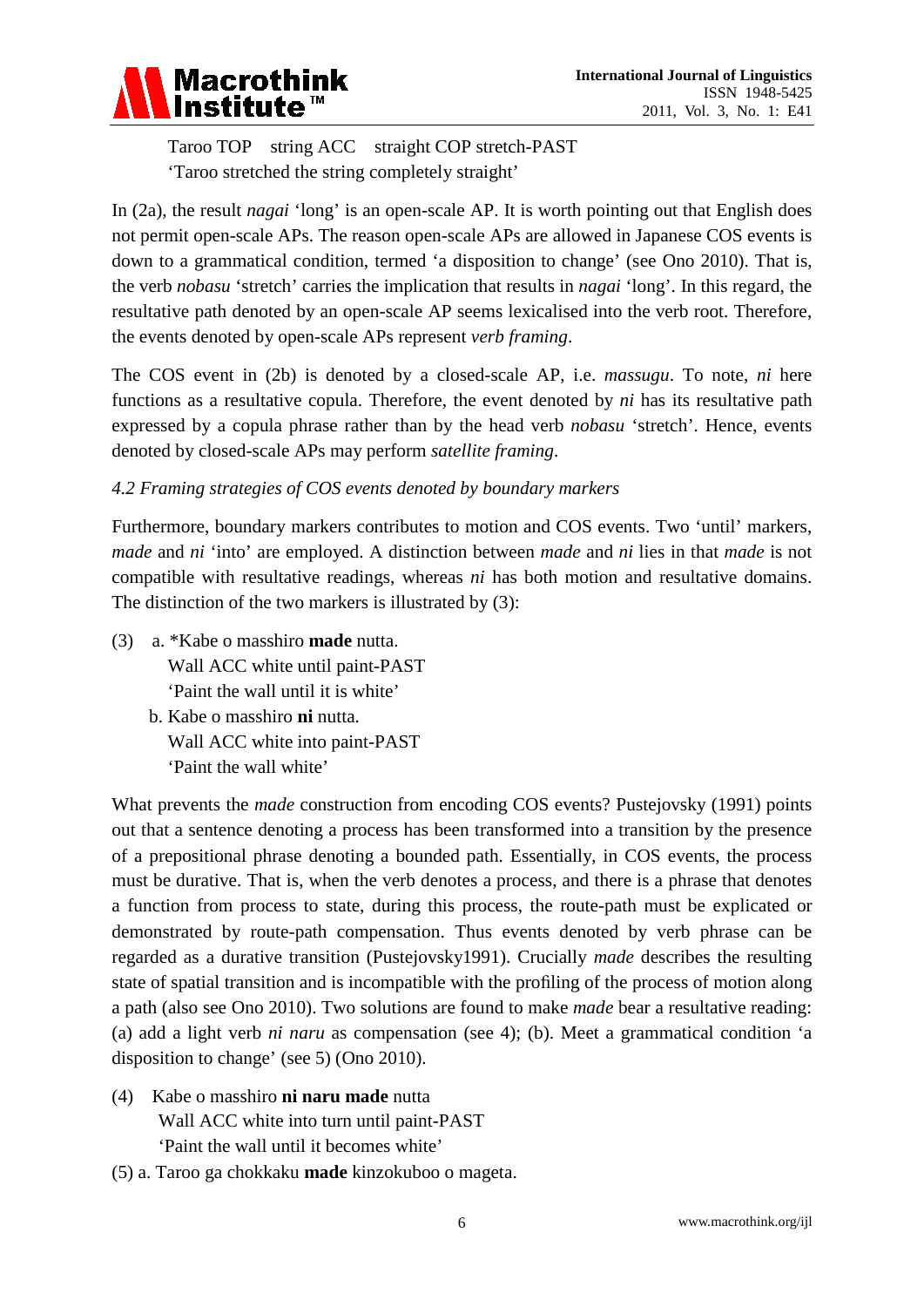

 Taroo NOM square until metal bar ACC bend-PAST 'Taroo bent the metal bar to square' cf. b. Taroo wa kinzokuboo o chokkaku **ni** mageta

 Taroo NOM metal bar ACC square to bend-PAST Lit: 'Taroo bent the metal bar to square'

(Ono 2010)

Supplied with a light verb *ni naru*, the lacking route-path of the COS event in (4) is compensated for, making the result into an accomplishment. Crucially, *ninaru made* (in 4) is a supplement to the COS event and thus should be considered a satellite. Given this, it seems that the resultative path is framed outside of the head verb and the COS events denoted by the light verb *ni naru* exhibits *satellite framing*.

Regarding (5), the supplementing of the grammatical condition 'disposition to change' makes *made phrase* open to a resultative reading. However it should be stated that the supplement must coincide with the manner verb*,* otherwise the sentence is ill formed, as shown in (6):

(6) \*Taroo ga usuku **made** kinzokuboo o mageta. Taroo NOM thin until metal bar ACC bend-PAST

'Taroo bent the metal bar to thin'

Given this, let us go back to  $(5)$ .  $(5a)$  is switchable with  $(5b)$ , which is denoted by a copula phrase. In this sense, *made* somehow behaves like a copula rather than an allative marker. Given this, we could assume the resultative path here is framed outside of the verb root. Thus, the COS events denoted by *made* phrase (e.g. 5) suggest *satellite framing*.

*4.3 Framing strategies of events denoted by verb compounds*

Finally, we come to verb compounds. Generally, verb compounds in Japanese are classified into two types: syntactic compounds and lexical compounds (Kageyama 1993).

In lexical compounds, as exemplified by *furi-tsumoru* 'fall-accumulate'<sup>3</sup>, V1 *furu* 'fall' and V2 *tsumoru* 'accumulate' seem to be assigned equal semantic status. Kageyama (1999: 195) indicates that the events denoted by V1 and V2 take place simultaneously and, syntactically, V1 and V2 function as a head (Kageyama (1993: 99); Fukushima (2005)). Both are substantive verbs. All these comments suggest that lexical verb compounds may perform *equipollent framing*. However Japanese is an inflectional language. Despite the equipollent semantic status V1 and V2 share, the tense, aspect, voice, modality and honorific inflections of the whole compound all rely on V2. Given this, the two morphemes should no longer be considered equal, but rather we might suggest V2 ranks higher than V1 in a morphological respect. Therefore Japanese lexical verb compounds do not display *equipollent framing*. On the other hand, the resultative path denoted by V2 is lexicalised into the verb root, thus *verb framing* is suggested.

<sup>&</sup>lt;sup>3</sup> This verb compound is quoted from Kageyama (1999: 195).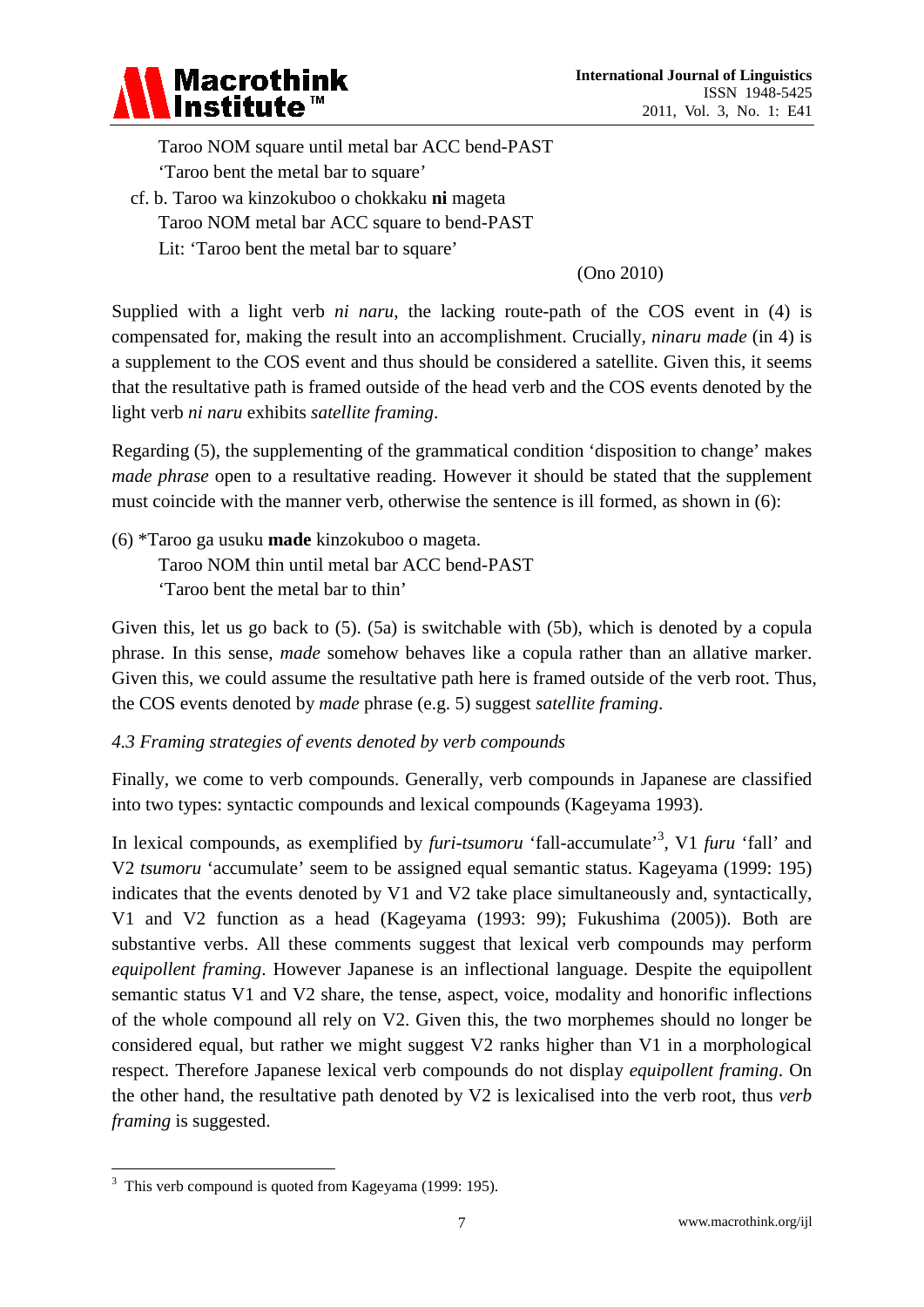## **Macrothink** Institute

Syntactic compounds can be further categorised into three types: rising type, control type, and complementation type. Among them, rising and complementation types involve motion/COS events. (7) provides examples for each type:

(7) a. [Rising type]

 Taroo ga kabin o wari-kake-ta Taroo NOM vase ACC break-kake-PAST 'Taro was about to break the vase'

 b. [Complementation type] Taroo ga kabe o nurinaosita Taroo NOM wall ACC paint-again-PAST 'Taroo painted the wall again'

In (7a), V1 *waru* 'break' denotes the manner of the action and V2 *kakeru* 'about to' contributes to the resultative path. Crucially, a weakening of the verb is seen in the second morpheme. It behaves like a verbal suffixal aspectual form that refers to the inchoative point of activity or change. As a result, it should be regarded as a resultative complement.

Likewise, in (7b), the resultative path is denoted by the second morpheme *naosu*, which expresses the accomplishment of the action denoted by V1.

Given this, we argue that this COS event lexicalises the path information by a resultative complement rather than a head verb. Crucially, such a resultative complement behaves like a satellite, inspiring us to tentatively propose that *satellite framing* may potentially exist in Japanese.

## **5. Event framing in Chinese**

In this section, our attention is turned to Chinese event framing. Chinese motion events are commonly expressed through multi-morpheme motion morphemes, which are termed SVC. Furthermore, verb compounds also contribute to motion/COS events.

*5.1 Framing strategies of events denoted by SVC*

Inspired by Slobin et. al's intriguing proposal of *equipollent framing*, Chen and Guo (2009) conducted an examination of motion event descriptions in Chinese novels. Their results show that Chinese should be categorised as an *equipollent-framed* language. This view is not on the right track, as it is not supported by syntactic or semantic evidence, as we shall now see.

After long-term grammaticalisation, contemporary Chinese has the following inventory of path verbs:

(8) *jìn*, 'enter'; *chū*, 'exit'; *shàng*, 'ascend'; *qǐ*, 'ascend'; *xià*, 'descend'; *guò*, 'cross'; *huí,* 'return'; *dào*, 'reach'; *lái*, 'come'; *qù*, 'go'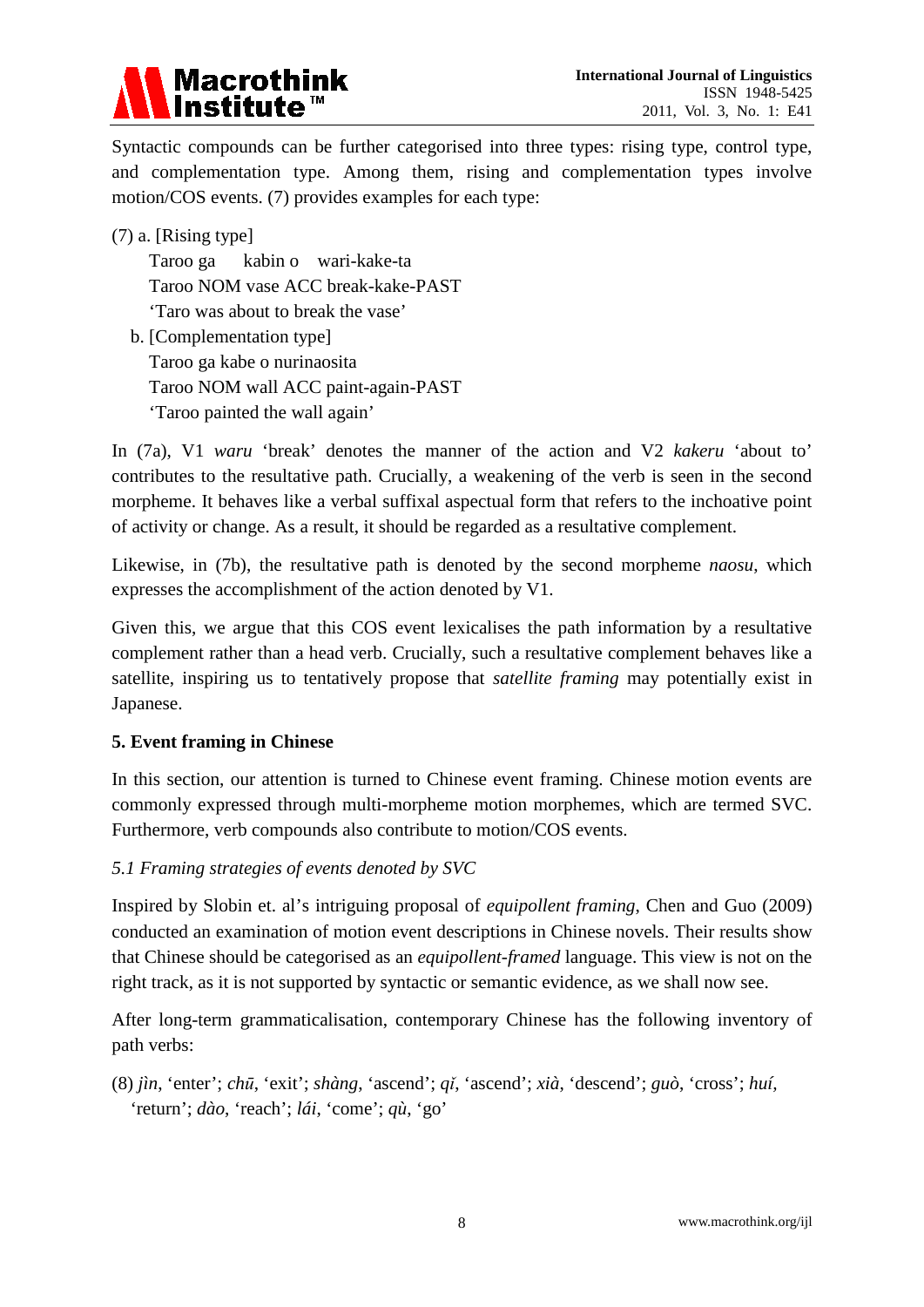# Macrothink<br>Institute™

In light of the property of 'scalar structure' (i.e. boundedness), these morphemes can be divided into three groups: (a) non-scalar change morphemes; (b) open-scale morphemes; and (c) closed-scale morphemes. The classification is demonstrated in (9) below:

- (9) (a). Non-scalar change morpheme: *fēi xiáng* 'fly-fly'; *bēn pǎo* 'run-run'
	- (b). Open-scale change morpheme: *shàng*, 'ascend'; *xià*, 'descend'; *qǐ*, 'ascend';

*huí,* 'return';

(c). Closed-scale change morpheme: *jìn*, 'enter'; *chū*, 'exit'; *guò*, 'cross';

 *dào*, 'reach'*; lái*, 'come'; *qù*, 'go'

Essentially, the order of the forming path verb is not arbitrary, but restricted to the order of [Open-scale change  $M+$  Closed-scale change M] or [Closed-scale change  $M+$  Closed-scale change M]. That is, the second constituent has to be closed-scale change morpheme. Nonetheless, interestingly, any such combinations, when preceded by a non-scalar change morpheme (i.e. an unergative verb or a transitive verb) can form a SVC (see 11).

(10) a. [Open-scale change M+ Closed-scale change M]

e.g. *shàng lái* 'up-come'/\**lái shàng* 'come-ascend'

- b. [Closed-scale change M + Closed-scale change M] e.g. *jìn-qù* 'enter-go'
- (11) a. [Non-scalar change M (unergative V) +Open-scale change  $M$  + Closed-scale change M] e.g. *pá-shàng-lái* 'creep-up-come'
	- b. [Non-scalar change M (transitive V) + Closed-scale change  $M$  + Closed-scale change M]
	- e.g. *chī- jìn-qù* 'eat-in-go'

Due to the restriction of morpheme order, it seems that the multi-morphemes in SVCs are not equipollent, i.e, closed-scale change morphemes rank lower than open-scale change morphemes. This may be caused by the grammaticalisation that closed-scale change morphemes receive. Essentially, it is the first constituent that determines the transitivity of the whole serial verb construction and thus should be considered as the semantic core. The other two constituents do not entail causativities. In this sense, the Chinese SVC does not suggest *equipollent framing*. But due to the fact that the motion manner is lexicalised by the head verb, i.e. the first constituent, and the path is conflated by the rest two constituents, meaning the SVC displays *satellite framing*.

## *5.2 Framing strategies of events denoted by verb compounds*

Previous accounts of Chinese compounds fall into two groups. In the first group, all compounds are viewed as lexically formed; among this group are Chang (1998) and Yafei Li (1990,1991). In the second group, Chinese compounds are analysed as syntactically derived, representatives of this group being Dexi Zhu (1982: 32-33). Accordingly, five types are identified, namely, Subject-Predicate Type, Predicate-Object Type, Modifier-Predicate Type, Predicate-Complement Type and Coordinate type. Base on previous accounts, the study proposes two macro-groups according to the distinctions of productivity, transitivity and semantic composition. The classification is give in (12) and (13).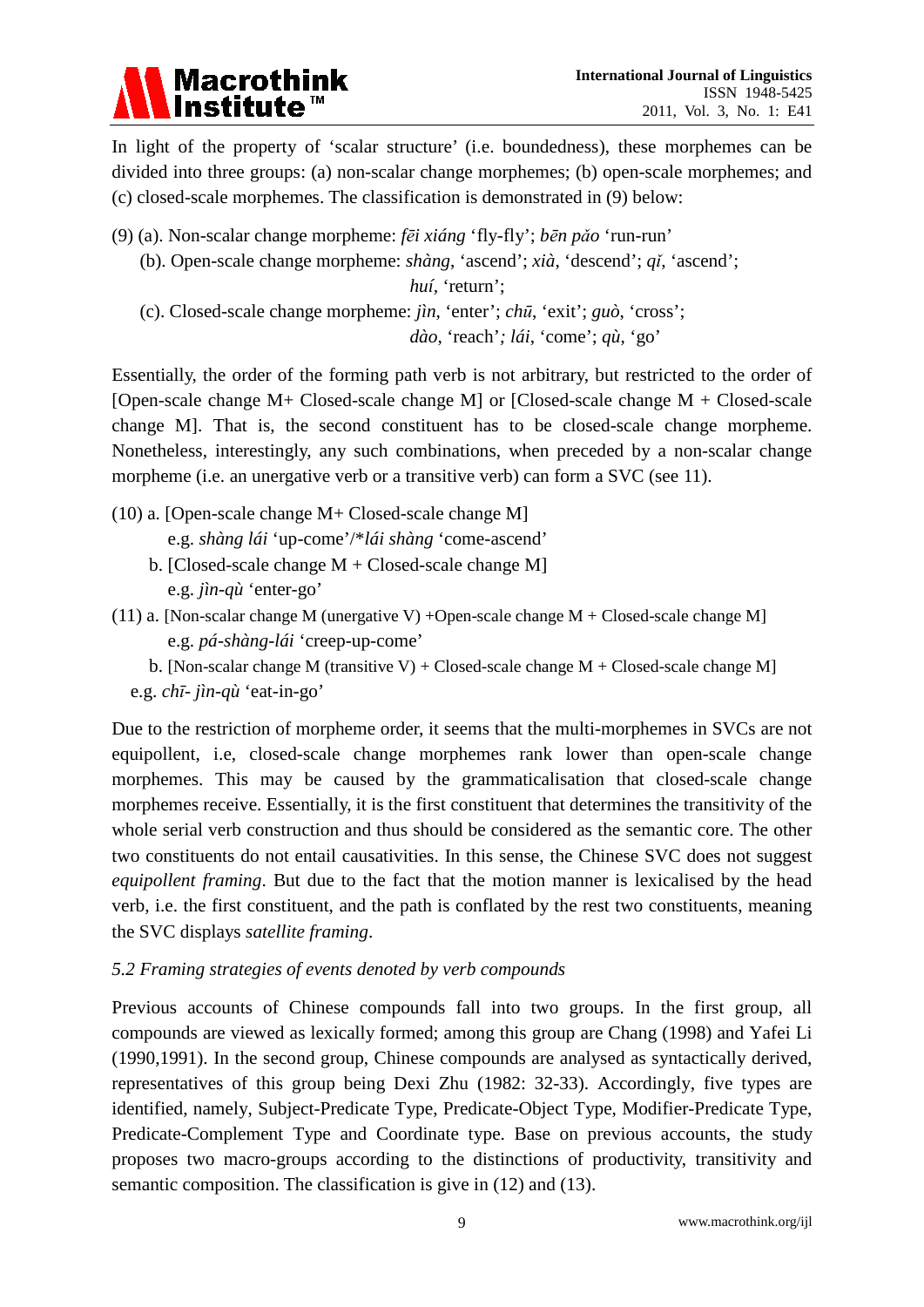

| (12) Lexically formed group: | (Paratactic-Structure Type) (e.g. <i>bēn-pǎo</i> , 'run-run')                             |
|------------------------------|-------------------------------------------------------------------------------------------|
|                              | (Predicate-Object Type) (e.g. <i>chong-diàn</i> , 'charge')                               |
|                              | (13) Syntactically derived group: (Predicate-Complement Type) (e.g. zuò-hǎo, 'make-over') |
|                              | (Modifier-Predicate Type) (e.g. hé-chàng, 'together-sing')                                |
|                              | (Subject-Predicate Type) (e.g. <i>tóu-téng</i> , 'head-pain')                             |

Among these compounds, three types of verb compounds tolerate 'translational motion' (Talmy 2000: 35-36), i.e. (i) Paratactic structure types; (ii) Predicate-complement types; (iii) Modifier-Predicate Type. In the coming paragraphs, the framing strategies of these three types of compounds are discussed.

The lexically formed group, represented by the paratactic-structure type of compounds, can be exemplified by the motion verb *bēn-pǎo*, 'run-run', shown in (14):

(14) Zhāng sān zài **bēn-pǎo** Zhāng sān PROG run-run 'Zhāng sān is running'

This type of compound is composed by two non-scalar change motion morphemes, i.e. V1 *bēn* 'run' and V2 *pǎo* 'run'. The two morphemes have the same meaning and scalar properties. They are considered a synonymous lexicon. The events represented by V1 and V2 are classified as the same categories (i.e. both of them are motion events). Moreover, phonologically, such compounds usually appear as bisyllabic words. Therefore, syntactically, semantically and phonologically, the two motion morphemes are equipollent. Given this, we consider the [non-scalar change motion morphemes] pattern of motion events perform *equipollent framing*. Other examples include *fēi-xiáng* 'fly-fly'.

Predicate-complement compounds are produced by adding a resultative complement to a transitive verb V1, such as, *kǎo-hǎo* 'bake over', as exemplified by (15):

(15) Dàngāo **kǎo-hǎo** le cake bake PAST 'The cake has been baked'

The compound is composed of an action verb V1 *kǎo* 'bake', which does not imply an accomplishment or an achievement. V2 plays the role of resultative complements, expressing a state or the result of an action. They are regarded as adjectives (Li and Thompson et al., 1981). In a recent work, they are argued to be stative verbs Palmer (2005). Despite such debate, there is no doubt that this verbal weakening is a typical manifestation of grammaticalisation and, hence, these complements should be considered satellites rather than substantive verbs.

This is also backed up by the 'scalar structure' perspective. V2s can be open-scale APs (e.g., *hǎo* 'good') or closed-scale APs (*mǎn* 'full'; *guāng*, 'over'). A variety of such V2s are allowed by V1 and crucially these Vs are not able to occur by themselves. In this regard, we can assume that it is the first constituent that determines the transitivity of the whole and thus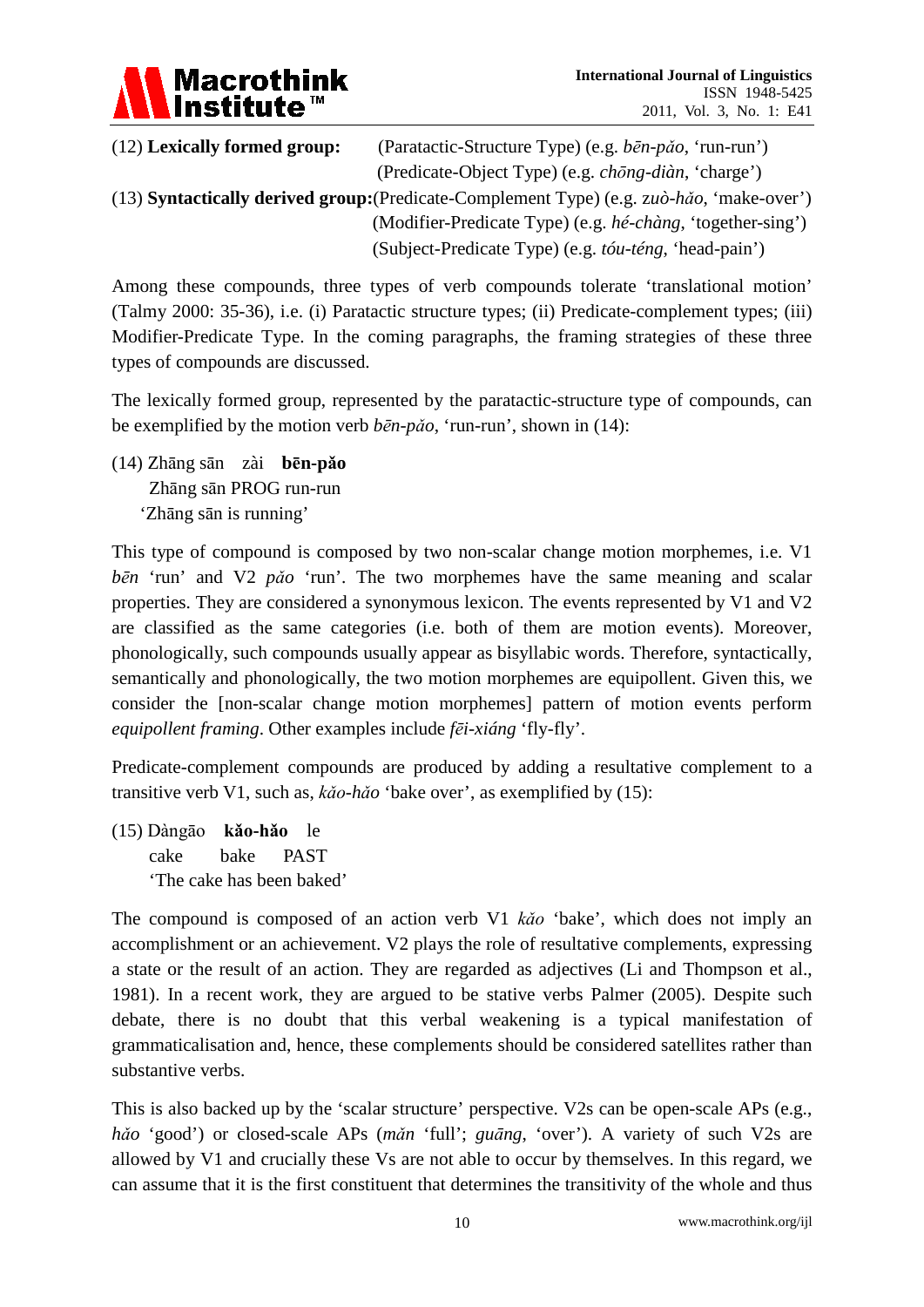## Macrothink<br>Institute™

it should be viewed as the head. The resultative path (V2) should be considered as being framed outside of the verb roots, behaving as a satellite. Therefore, the event-framing performance should be *satellite framing*. We believe this prototypical compound contributes to Talmy's hypothesis that Chinese is a *satellite -framed* language.

Now we come to the modifier-head type of compounds, exemplified by (16):

(16) Gōng sūn zàn bèi Wén chǒu zhuī shā

Gōng sūn zàn Pass Wén chǒu chase-kill

'Gongsunzan is chased by Wenchou, and Wenchou intends to kill him'

The compound exhibits two events, i.e. a motion event denoted by the first morpheme and a COS event denoted by the second morpheme. The two morphemes are not bound and both are atelic. The former event (represented by V1) plays the roles of explanation, description and restriction in relation to the latter event (represented by V2). As shown in the above example, V1 *zhuī*, 'chase' is a modifier, describing the manner of the action, carried by V2 *shā*, 'kill'. Furthermore, the whole compound seems headed by V2 since when V2 is an intransitive verb the whole compound is intransitive and V2 is predicated of the subject. In this respect, this type of verb compounds suggests *verb framing*, and somehow it comes to resemble a Japanese compound.

## **6. The compatibility of sequential path**

Japanese and Chinese further differ in terms of the compatibility of sequential paths. First of all, sequential paths seem ruled out in Japanese:

(17) Sequential paths in Japanese

 \*Taroo ga ie no naka kara toshokan ni deta Taroo NOM house GEN inside allative library DAT enter Lit: 'Taroo walked out of the house and went to the library'

To make a distinct sequential path available in Japanese, periphrastic expressions should be employed, thus giving rise to a range of head verbs in the coordinate position:

(18) Taroo ga ie kara dete toshokan ni itta Taroo NOM house allative exit GER library DAT go PAST Lit: 'Taroo walked out of the house and went to the library'

On the contrary, sequential paths seem to be well formed in Chinese, as we can see from the expression corresponding to (17) which is given in (19):

(19) Sequential paths in Chinese māma cóng jiā lǐ chū laí, qù le túshūguǎn mother from house exit-out go PAST library 'Mother walked out of the house and went to the library'

In fact, Chinese allows a combination of non-spatial and spatial paths as long as they contribute to a single entity. Three patterns of such combinations have been observed: (a)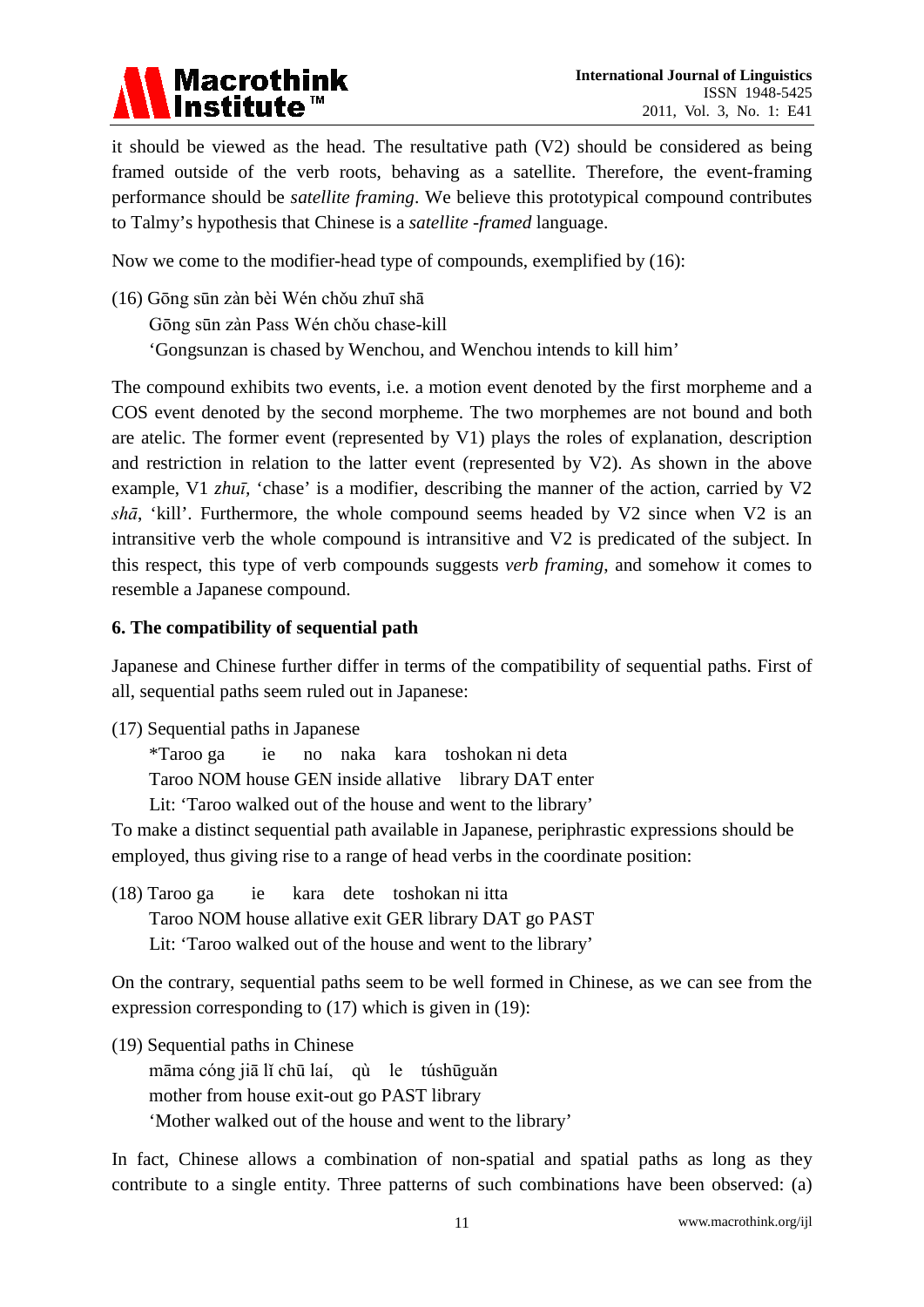

[spatial path + spatial path]; (b) [spatial path + non-spatial path]; and (c) [non-spatial path + spatial path], which are exemplified by (20):

 $(20)$  a) [Spatial path + spatial path] māma cóng jiā lǐ chū laí, qù le túshūguǎn mother from house exit-out go PAST library 'Mother walked out of the house and went to the library' b) [Spatial path + non-spatial path] Zhāngsān dàole Dōngjīng **c**héng le wǔ nǚ Zhāngsān reach PAST Tokyo become PAST prostitute 'Zhangsan reached Tokyo and became a prostitute' c) [Non-spatial path + spatial path] Fēng chuī zhe luòyè màn tiān fēi Wind blow PROG leaves full-sky fly 'The wind is blowing the leaves, (causing them to) fly in the air'

The distinction regarding the possibility of sequential complex paths embodies the idea that Japanese motion events mainly encode the path with verb roots, which gives rise to a restriction, i.e. one verb can only encode an endpoint in a single clause. Only when a range of head verbs are in the coordinate position can multiple paths be permitted.

On the other hand, event framing in contemporary Chinese is more flexible, i.e. manner can be conflated either in the main verb or by a satellite. This provides a less restrictive environment for encoding the path and thus leads to sequential paths being well formed in Chinese.

## **7. Conclusions**

The role of linguistic resources that govern the distinction of event framing can be various,

such as lexical, syntactical and morpholexical. This paper has focused on verb compounds,

SVCs, APs and boundary markers. Observations suggest that different lexical resources show

distinct behaviours of event-framing patterns. The result can be summarised as follows.

(a). Contemporary Chinese contains rich resultative satellites, particles, verb compounds and serial verb constructions. Three options of *event framing* are exhibited.

First, three types of verb compounds tolerate 'translational motion' (Talmy 2000: 35-36), i.e. (i) Paratactic structure types; (ii) Predicate-complement types; (iii) Modifier-Predicate Type. In terms of predicate-complement compounds, the verbal weakening suggests that the grammaticalised V2 is a satellite rather than a substantive verb, meaning the predicate-complement type of compounds display *satellite framing.* Moreover, paratactic-structure type compounds suggest *equipollent framing* as, syntactically, semantically and phonologically, the two synonymous morphemes receive equal weight. In addition, the modifier-head type of compounds exhibits two events, i.e. a motion event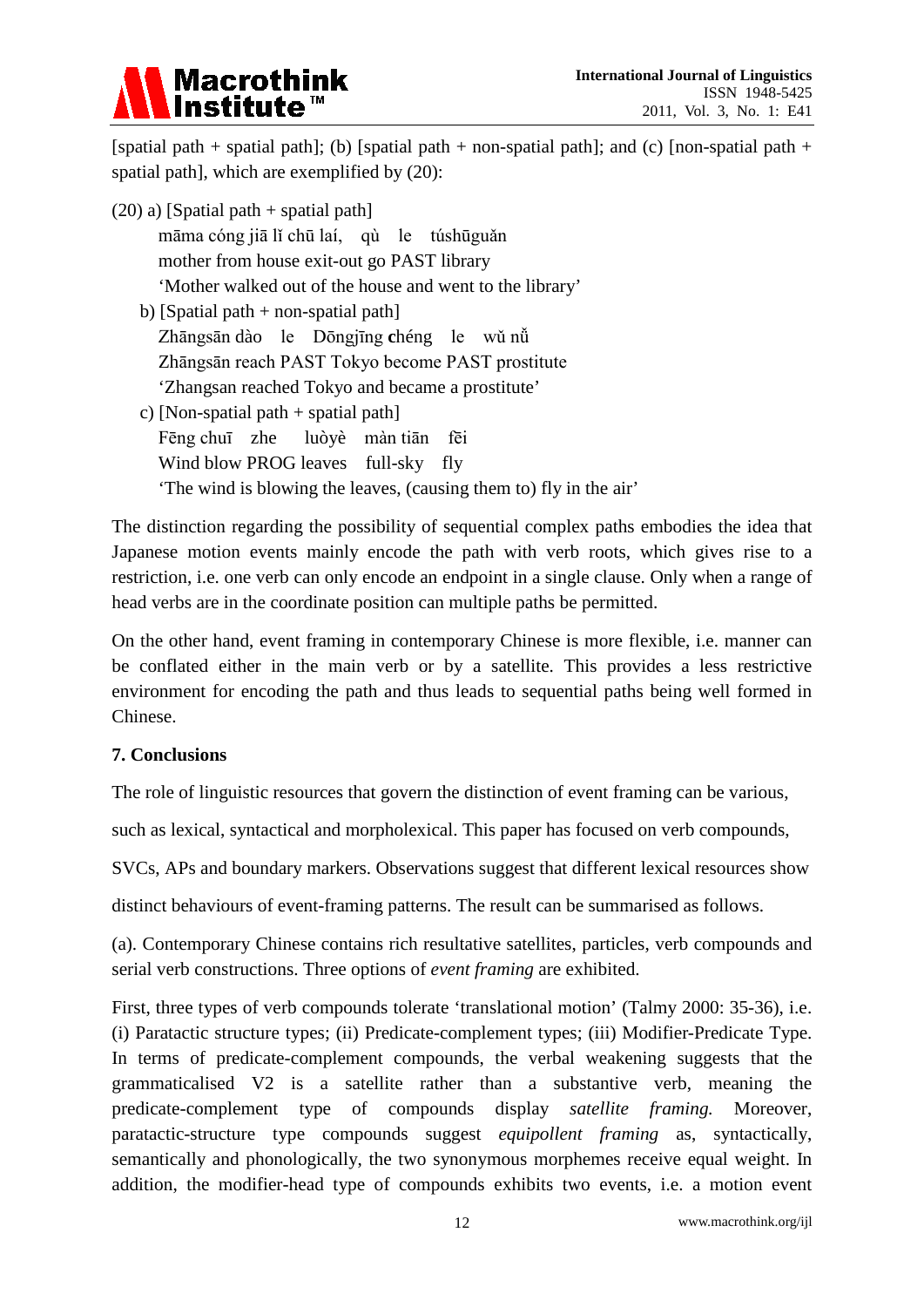

denoted by the first morpheme and a COS event denoted by the second morpheme. The former event (represented by V1) plays the roles of explanation, description and restriction in relation to the latter event (represented by V2). It seems that the whole compound is intransitive and V2 is predicated of the subject. In this respect, this type of verb compounds suggests *verb framing.*

Second, regarding SVCs, the combination order of the multi-morphemes in SVC is not arbitrary, but restricted to the pattern [open / closed - scale change morpheme + closed-scale change morpheme], meaning the second constituent has to be closed-scale morpheme. This gives rise to closed-scale change morphemes ranking lower than open-scale change morphemes and thus suggests the multi-morphemes are not assigned to the same status either syntactically or semantically. Incorporating this, *event framing* is not valid in SVC.

(b). Japanese lacks particles and resultative complements, but has a rich inventory of morph syntactic devices and boundary markers, e.g. APs, verb compounding and boundary markers.

The COS events show sensitivity to the scalar structure of APs, i.e. closed-scale APs give rise to *satellite framing* and open-scale APs invite *verb framing*.

In lexical compounds, V1 and V2 function as a head and both are substantive verbs. They seem to be assigned an equal semantic status but, morphologically speaking, V2 bears the inflections. This leads to the conclusion that *equipollent framing* is not acceptable in Japanese. In terms of COS events denoted by syntactic compounds, V1 denotes the manner of the action and V2 contributes to the resultative path. Crucially, weakening of the verb is seen in the second morpheme. It behaves like a verbal suffixal aspectual form that refers to the inchoative point of activity or change. As a result, it should be seen as a resultative complement. Given this, the COS events denoted by syntactic compounds appear to lexicalise the path information by a resultative complement rather than a head verb. This inspires us to propose that *satellite framing* may potentially exist in Japanese.

Finally, with regard to the COS events denoted by boundary markers, the supplementary light verbs and the grammatical condition 'disposition to change', which make *made* available for a resultative reading, suggest *satellite framing*. Furthermore, motion events denoted by the ablative case marker *kara, '*from' and allative case marker *made* display *satellite framing*. Table 3 gives a comparison of the distinct event-framing patterns in Japanese and Chinese.

| Linguistic resources | Chinese ME    | Japanese ME | Chinese COSE  | Japanese COSE |
|----------------------|---------------|-------------|---------------|---------------|
| Verb compounding     | $s f$ ; $e f$ | νt          | $s f$ ; $e f$ |               |
| <b>SVC</b>           | νf            |             | νt            |               |
| Open-scale AP        |               |             |               |               |
| Closed-scale AP      |               |             |               |               |
| Boundary marker      |               |             |               |               |

Table 3. Lexical resources in line with the event-framing strategies in motion and COS events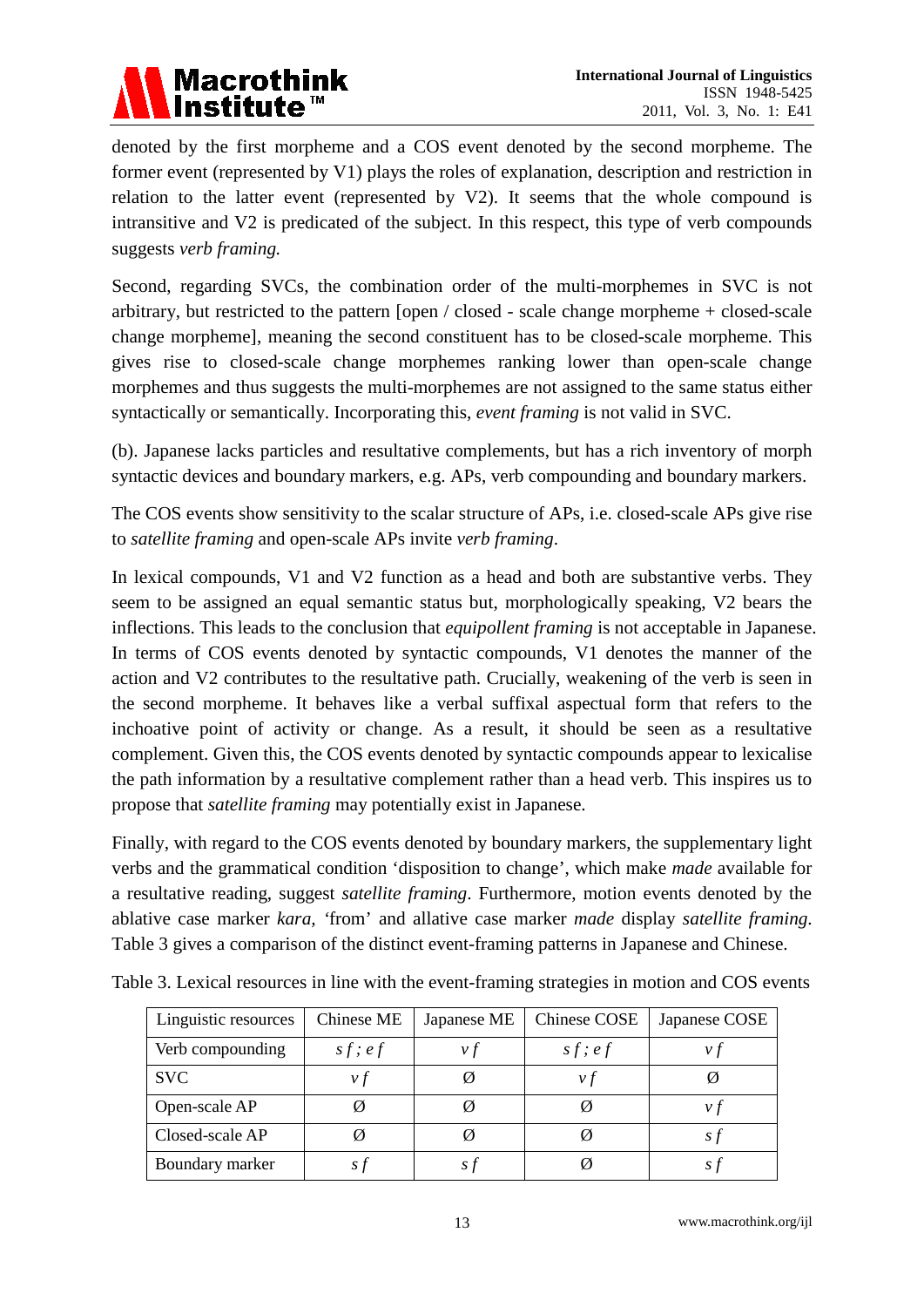

### **References**

Aske, Jon. (1989). Path predicates in English and Spanish: a closer look. In Kira Hall, Michael Meacham & Richard Shapiro (Eds.), *Proceedings of the Fifteenth Annual Meeting of the Berkeley Linguistics Society* (1-14). Berkeley: Berkeley Linguistics Society.

Baker, Mark C. (2003). *Lexical categories: Verbs, nouns, and adjectives*. Cambridge: Cambridge University Press. http://dx.doi.org/10.1017/CBO9780511615047

Beavers, John. (2008). On the nature of goal marking and delimitation: evidence from Japanese. *Journal of Linguistics* 44.183-316. [Online] Available: http://journals.cambridge.org/action/displayIssue?iid=2458484

Chang, Claire, Hsun-huei. (1998). V-V compounds in Chinese: argument structure and semantics. *New Approaches to Chinese Word Formation: Morphology, Phonology and the Lexicon in Modern and Ancient Chinese*, ed. by Jerome L. Packard, 77-101. Berlin and New York: Mouton de Gruyter.

Chen, Liang, & Jiansheng, Guo. (2009). Motion events in Chinese novels: Evidence for an equipollently-framed language. *Journal of Pragmatics 41*, 1749–1766. [Online] Available: http://chen.myweb.uga.edu/2009%20Motion%20events%20in%20Chinese%20novels%20Ev idence%20for%20an%20equipollently-framed%20language.pdf.

Cheng, Lisa Lai-Shen, & C.T. James, Huang. (1994). On the argument structure of resultative compounds. *In Honor of William S-Y. Wang: Interdisciplinary Studies on Language and Language Change*. 187-221. Taipei: Pyramid Press. [Online] Available: http://www.lisacheng.nl/pdf/Cheng94-AS.pdf.

Fukushima, Kazuhiko. (2005). Lexical V-V compounds in Japanese: Lexicon vs. Syntax. *Language* 81, 568-612. http://dx.doi.org/10.1353/lan.2005.0125

Jerome, Packard. (2000). *The morphology of Chinese: a linguistic and cognitive approach*. Cambridge University Press.

Kageyama, Taro. (1993). *Bunpou to gokeisei*, Hitsuzi Syobo Publishing.

Kageyama, Taro. (1996). *Doushiimiron-gengo to ninchi no setten.* Kuroshio.

Karen, Steffen, Chung. (2006). *Chinese Compound verbs*, Taipei.

Lamarre, Christine. (2008). The linguistics categorization of deictic direction in Chinese – with reference to Japanese. In Dan Xu (ed.), *Space in languages of China: Cross-linguistic, synchronic and diachronic perspectives*, 69–97. Dordrecht: Springer.

Li, C. N. & Thompson, S. A. (1981). *Chinese: A functional reference grammar*. University of California Press.

Li, Yafei. (1990). On V-V compounds in Chinese. *Natural Language and Linguistic Theory* 8:177-207. [Online] Available: http://www.springerlink.com/content/g66524p766425j46/